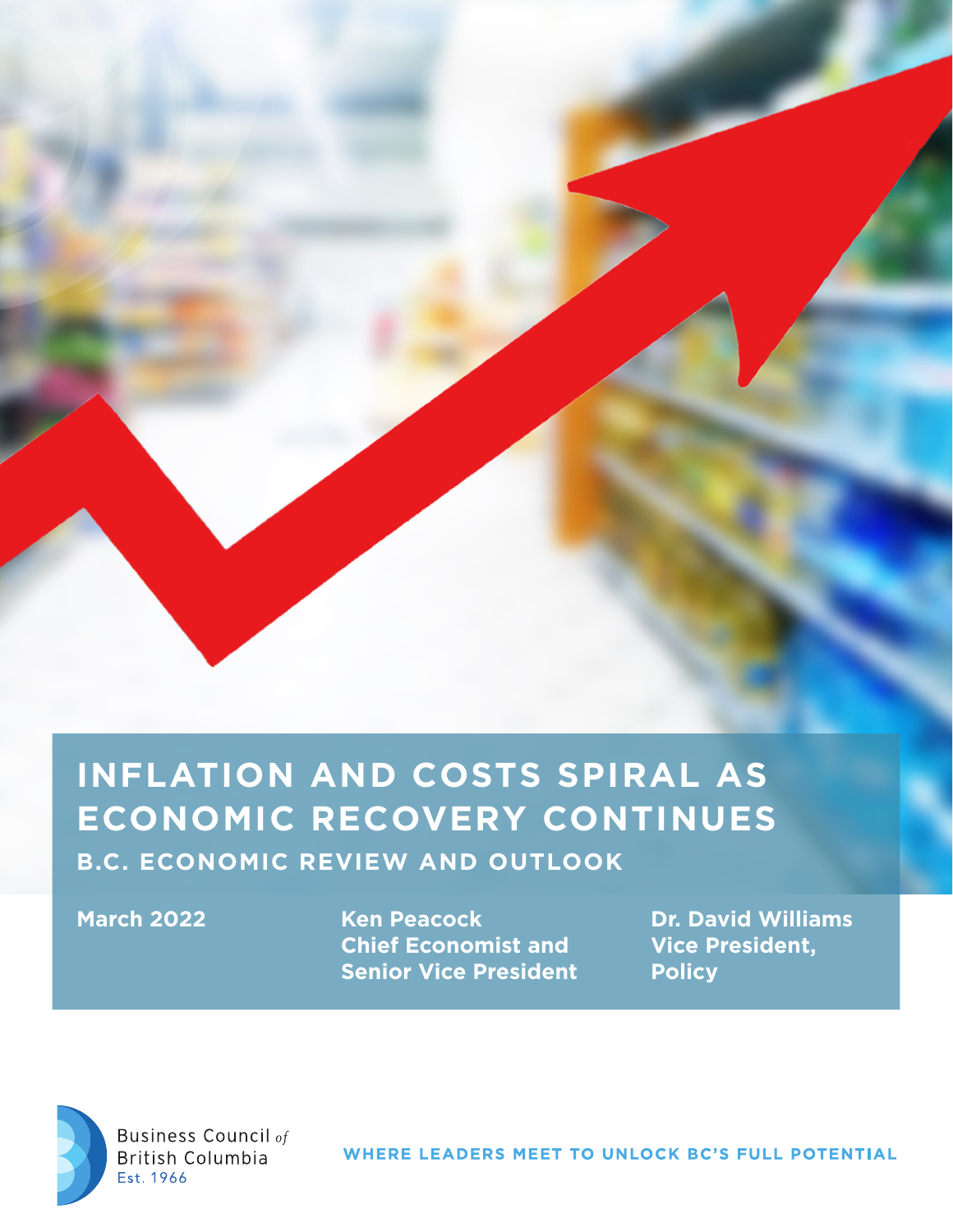# **B.C. ECONOMIC REVIEW AND OUTLOOK**



Business Council of **British Columbia** Est. 1966

**MARCH 2022**

# **INFLATION AND COSTS SPIRAL AS ECONOMIC RECOVERY CONTINUES**

# **HIGHLIGHTS**

•Global GDP growth is expected to be 4.1% in 2022 and 3.7% in 2023. Key challenges facing advanced economies are runaway inflation, high indebtedness, ongoing supply chain disruptions, raw material shortages, fall-out from Russia's invasion of Ukraine, and the possibility of future disruptions from new COVID-19 variants.

•Policymakers across major countries, including Canada, are beginning the overdue process of winding back emergencylevels of monetary and fiscal support for demand. Red-hot inflation - 7.9%  $y/y$  in the U.S. (40-year high) and 5.7%  $y/y$ in Canada (30-year high) – is clear evidence that demand is outstripping supply. Policymakers have been too slow to scale back demand-side stimulus as economic conditions improved over the past year.

•Canada's GDP growth is expected to be 3.7% in 2022 and 2.7 % in 2023. The economy is operating at or beyond full capacity. High global commodity prices are providing muchneeded nourishment for real incomes and public finances, with Canada's external terms of trade approaching record levels.

•B.C.'s economy is forecast to grow by 3.8% in 2022. This represents a slight downward reduction from our previous forecast owing to global turmoil and rising inflation.

•Next year real GDP growth is projected to downshift to a more typical 2.6% expansion.

•Very high global commodity prices are boosting the value of B.C.'s merchandise exports. In 2021 exports surged to record levels. This momentum is expected to continue well into 2022.

•The construction of several large capital projects will continue to make a substantial contribution to growth over the forecast horizon.

•Unemployment is comparatively low and B.C.'s labour market is tight. Higher inflation and labour scarcity will put upward pressure on wages, especially in the second half of the year.

## **POST-PANDEMIC RECOVERY CONTINUES AMID RAMPANT INFLATION AND THE FOG OF WAR**

**Global GDP growth** is expected to dip to 4.1% in 2022 and 3.7% in 2023, following a robust 6.2% in 2021. (**Table 1**). The Omicron variant will shave a few tenths of a percentage point off global growth in 2022. Russia's invasion of Ukraine is likely to see that forecast further trimmed in coming months as trade and financial sanctions on Russia, and high energy prices, drag on global activity (albeit soaring

prices will benefit energy-exporting countries like Canada). The war has shaken financial and commodity markets, delivered a blow to business confidence, and prompted a complete rethink of European and British energy policies (see [here,](https://www.bbc.com/news/science-environment-60664799) here, [here,](https://www.telegraph.co.uk/news/2022/03/08/virtue-signalling-mps-could-hardly-have-made-bigger-mess-energy/) [here](https://www.telegraph.co.uk/business/2022/03/09/putin-got-european-elite-hooked-russian-gas/), and [here\)](https://www.telegraph.co.uk/news/2022/03/08/second-golden-age-north-sea-oil-possible/).

A major challenge facing many advanced countries is runaway inflation. Growth in demand for goods and services (especially goods) is outstripping growth in supply. Many advanced economies are operating with "excess

demand" – at or beyond their full capacity – resulting in the highest rates of inflation in several decades. Contributing to rising prices from the supply side are shipping delays, supply-chain bottlenecks and shortages of key materials, indicators of which remain high albeit lower than their 2021 extremes.

However, policy settings are far from neutral and are also contributing to inflation from the demand side. **In our view, the extraordinarily loose monetary and fiscal policies used to stimulate demand during the depths**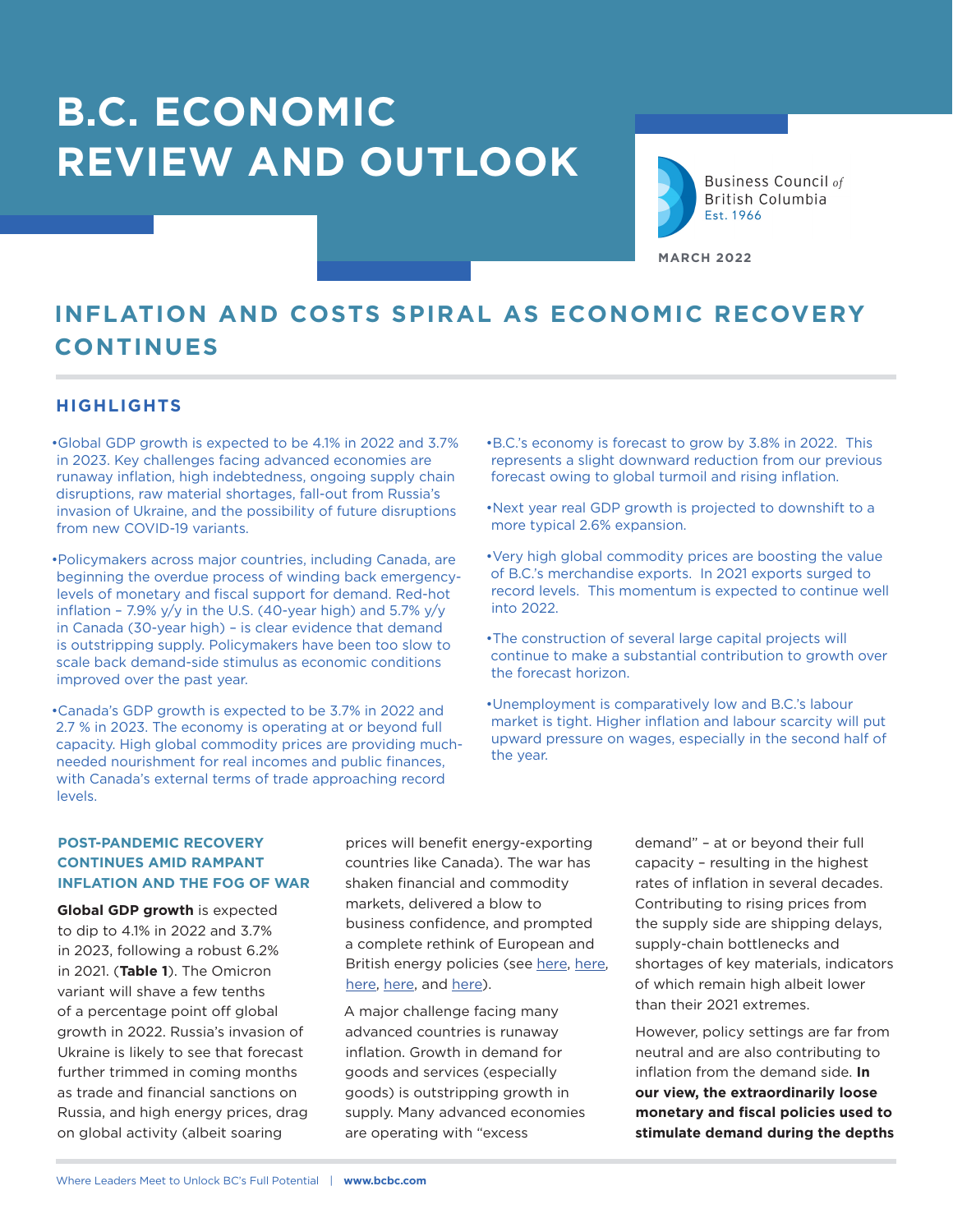# **of the COVID-19 recession of 2020 are well past being appropriate for economic conditions in the second half of 2021 and now in 2022 (Figure 1).**

The **U.S. economy** is expected to expand by 4.3% in 2022 and 3.2% in 2023, following robust growth of 5.7% in 2021. Labour force participation – the percentage of the population employed or actively looking for work – is yet to fully recover and was 62.3% in February versus 63.5% before the pandemic. Within the labour force, the unemployment rate is very low at 3.8% in February and is roughly back to 2019 levels. **U.S. CPI inflation was a rip-roaring 7.9% y/y in February, the highest rate of inflation since 1982**. Taken together, the U.S. economy appears to be operating well beyond full capacity. The Federal Reserve will likely begin to raise policy interest rates this month.

Risks to the global and U.S. outlooks are weighted to the downside, especially because of the uncertain implications of Russia's attack on Ukraine. The unwinding of monetary and fiscal policy support for demand is overdue but will need to be balanced against the war's impact on the world economic outlook. Economies will be sensitive to interest rate increases because of very high levels of private and public indebtedness (especially in Canada).

# **CANADA'S RECOVERY BOOSTED BY SURGING TERMS OF TRADE**

**Canadian GDP growth** is expected to be 4.3% in 2022 and 3.2 % in 2023, following a robust post-recession recovery of 4.6% in 2021 (**Table 1**). **CPI inflation is red hot at 5.7% y/y for February, the 11th consecutive** 

#### TABLE 1: **GLOBAL ECONOMIC FORECAST**

|                                                      | 2021f | 2022f        | 2023f  |  |  |  |  |
|------------------------------------------------------|-------|--------------|--------|--|--|--|--|
| <b>Real GDP growth (%)</b>                           |       |              |        |  |  |  |  |
| World                                                | 6.2   | 4.1          | 3.7    |  |  |  |  |
| Canada                                               | 4.6   | 4.3          | 3.2    |  |  |  |  |
| <b>United States</b>                                 | 5.7   | 3.9          | 3.3    |  |  |  |  |
| United Kingdom                                       | 7.5   | 3.1          | 1.2    |  |  |  |  |
| Euro area                                            | 5.6   | 3.1          | 2.2    |  |  |  |  |
| Japan                                                | 1.9   | 2.4          | 1.8    |  |  |  |  |
| China                                                | 8.1   | 5.1          | 5.3    |  |  |  |  |
| <b>CPI inflation (%)</b>                             |       |              |        |  |  |  |  |
| Canada                                               | 4.7   | $5.8*$       | $2.1*$ |  |  |  |  |
| <b>United States</b>                                 | 6.7   | $6.8*$       | $3.2*$ |  |  |  |  |
| Central bank policy interest rate (% at end of year) |       |              |        |  |  |  |  |
| Canada                                               | 0.25  | 2.50<br>3.00 |        |  |  |  |  |
| <b>United States</b>                                 | 0.25  | 2.25         | 2.50   |  |  |  |  |

\* Likely to be revised up in coming months.

Source: Scotiabank Economics.

**month that annual inflation has exceeded the Bank of Canada's 1-3% inflation control range. It is the fastest pace since 1991**; ironically, that was the year that the inflationtargeting approach for monetary policy was introduced. Inflation is broad-based with seven out of eight major components exceeding 2% y/y, and six components exceeding 3% y/y. Core measures of inflation, which attempt to look through temporary influences, accelerated to 4.3% y/y.

In January, the Bank of Canada assessed that excess supply in the economy had now been fully absorbed. Yet real interest rates (i.e., ex-inflation) are *negative*, wildly stimulatory for demand and in our view wholly inappropriate for current

economic conditions (**Figure 1**). BCBC expressed its concerns about policy overstimulating demand and contributing to inflation (*in addition* to supply-side forces) in our blogs of September [2021](https://bcbc.com/insights-and-opinions/the-inflation-dragon-isnt-sleeping-anymore) and [December 2021](https://bcbc.com/insights-and-opinions/please-dont-feed-the-inflation-dragon). Troublingly, an [analysis released by](https://www.scotiabank.com/ca/en/about/economics/economics-publications/post.other-publications.inflation-reports.priority-index--march-15--2022.htmll)  [Scotiabank this week](https://www.scotiabank.com/ca/en/about/economics/economics-publications/post.other-publications.inflation-reports.priority-index--march-15--2022.htmll) shows inflation expectations have been completely de-anchored from the Bank's 2% target since late-2021 as, seeing the Bank's inaction, households and businesses have increasingly looked to their experience of *actual inflatio*n to guide their expectations about future inflation.

In March, the Bank increased its [policy interest rate](https://www.bankofcanada.ca/2021/04/understanding-policy-interest-rate/) (i.e. the target for the interest rate on overnight loans between banks) by 25 basis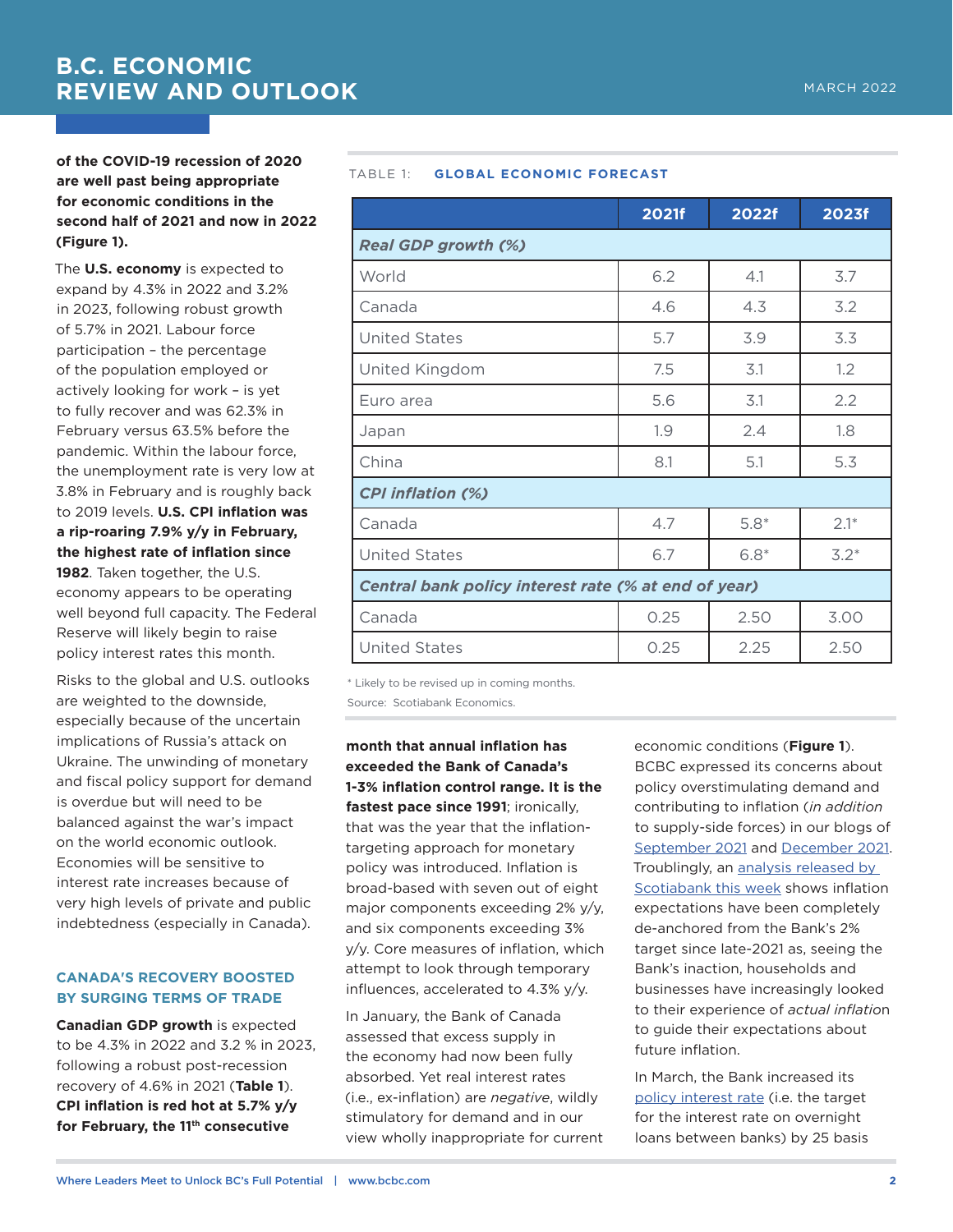# **B.C. ECONOMIC REVIEW AND OUTLOOK**

#### FIGURE 1: **LOOSE MONETARY AND FISCAL POLICY HAS CONTRIBUTED TO RUNAWAY INFLATION**



Budget balance, % of GDP, 2022

Source: [The Economist](https://www.economist.com/economic-and-financial-indicators/2022/03/05/economic-data-commodities-and-markets), Country statistical agencies; BCBC. The Country statistical agencies; BCBC. The Country statistical agencies; BCBC.

#### FIGURE 2: **CANADA'S TERMS OF TRADE SOARS...BUT WILL EXPORT** *VOLUMES* **RISE TO GRASP THE OPPORTUNITY?**



Source: Statistics Canada.

# MARCH 2022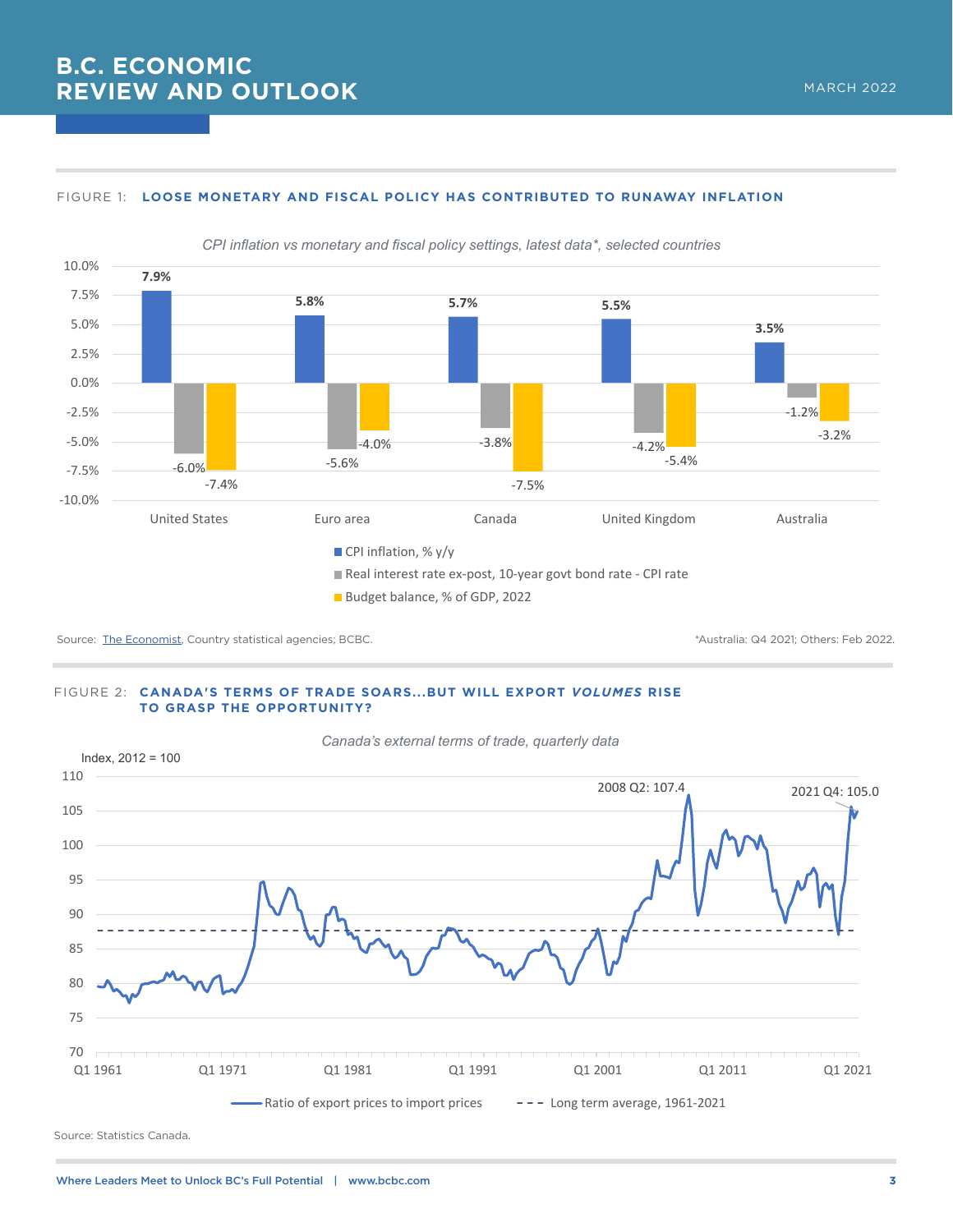point (bp) for the first time since 2018. Some market economists are expecting six *additional* rate increases in 2022, plus two more in 2023 (**Table 1**). This would return the nominal policy rate to roughly a "neutral" range – estimated to be around 1.75% to 2.75% – where it is neither stimulating nor dragging on demand. It remains to be seen whether simply *restoring* the policy rate to around the neutral range will be sufficient to bring sharply rising inflation to heel, or whether the Bank will need to *actively tighten* monetary policy so that the policy rate is materially *above* neutral for a period of time.

Near-term indicators of consumption (especially of durable goods) and housing demand remain superheated, while indicators of exports and investment are improving from weak levels. Global commodity prices have surged due to: Russia's invasion of Ukraine; the imposition of sanctions on Russia's commodity exports; the shake-up in European and British energy policies; and a general shortage of global energy and mineral reserves available to bring into production because of a dearth of resource exploration and new development over recent years. Developments in energy markets are a reminder that the transition to a low-carbon future will be longer, more costly, and much bumpier than many governments and most environmental activists – including in Canada – assume.

With natural resource products making up about half of Canada's merchandise exports, high commodity prices are providing much-needed nourishment for real incomes and public finances.

#### TABLE 2: **B.C. ECONOMIC OUTLOOK (BCBC FORECAST) (ANNUAL % CHANGE UNLESS OTHERWISE INDICATED)**

|                            | 2020   | 2021 | 2022f | 2023f |
|----------------------------|--------|------|-------|-------|
|                            |        |      |       |       |
| Real GDP                   | $-3.4$ | 5.3e | 3.8   | 2.6   |
| Employment                 | $-6.5$ | 7.2  | 2.9   | 2.2   |
| Unemployment rate (%)      | 8.8    | 6.5  | 4.7   | 4.8   |
| Housing Starts (000 units) | 38.0   | 47.5 | 45.0  | 42.0  |
| Retail sales               | 1.3    | 13.5 | 6.0   | 6.2   |
| B.C. CPI                   | O.8    | 2.8  | 5.0   | 4.2   |

e - estimate f - forecast

Source: Statistics Canada and B.C. Stats; Business Council of B.C. forecasts.

Canada's terms of trade – the ratio of prices of products Canada exports to the prices of products Canada imports – have surged to near-record levels (**Figure 2**). **A key question is whether Canada's exporters can increase production to meet global demand and grasp this opportunity of extraordinarily favourable prices**.

**Prospects do not look good, however. Canada and B.C. have retreated from international trade over the past two decades as evidenced by exports declining as a share of GDP. In contrast, most other OECD countries have shown** *increasing* **openness to international trade over the past 20 years (see BCBC's report [here\)](https://bcbc.com/reports-and-research/long-term-export-underperformance-underscores-the-need-to-address-canadas-and-b-c-s-competitiveness-problems).**  Notwithstanding favourable export price signals, the Canadian business climate for energy and other natural resource industries has become more uncertain and less competitive in the last several years. These trends are expected to hinder new investment in our export-focused sectors going forward. Overall, near-term risks to the Canadian outlook are balanced.

## **B.C. REMAINS ON SOLID GROWTH FOOTING IN 2022, DESPITE GLOBAL TURBULENCE**

In British Columbia, several factors are expected to support a healthy 3.8% real GDP expansion in 2022 before the economy downshifts to a more "normal" 2.6% pace in 2023 (**Table 2**). Mirroring the Canadian situation, B.C. has been benefitting from the strong global economy and a massive termsof-trade improvement driven by higher commodity prices. Ongoing construction of several large capital projects will also help to keep growth in the province elevated in 2022. The lifting of COVID-related restrictions and resumption of international travel mean the beleaguered tourism industry will finally enjoy a longawaited recovery. The still-significant level of government policy stimulus and a high level of public sector capital spending also provide a growth-supporting backdrop.

With inflation surging ahead and the Bank of Canada in "catch-up" mode, and with the Russia-Ukraine war unsettling energy markets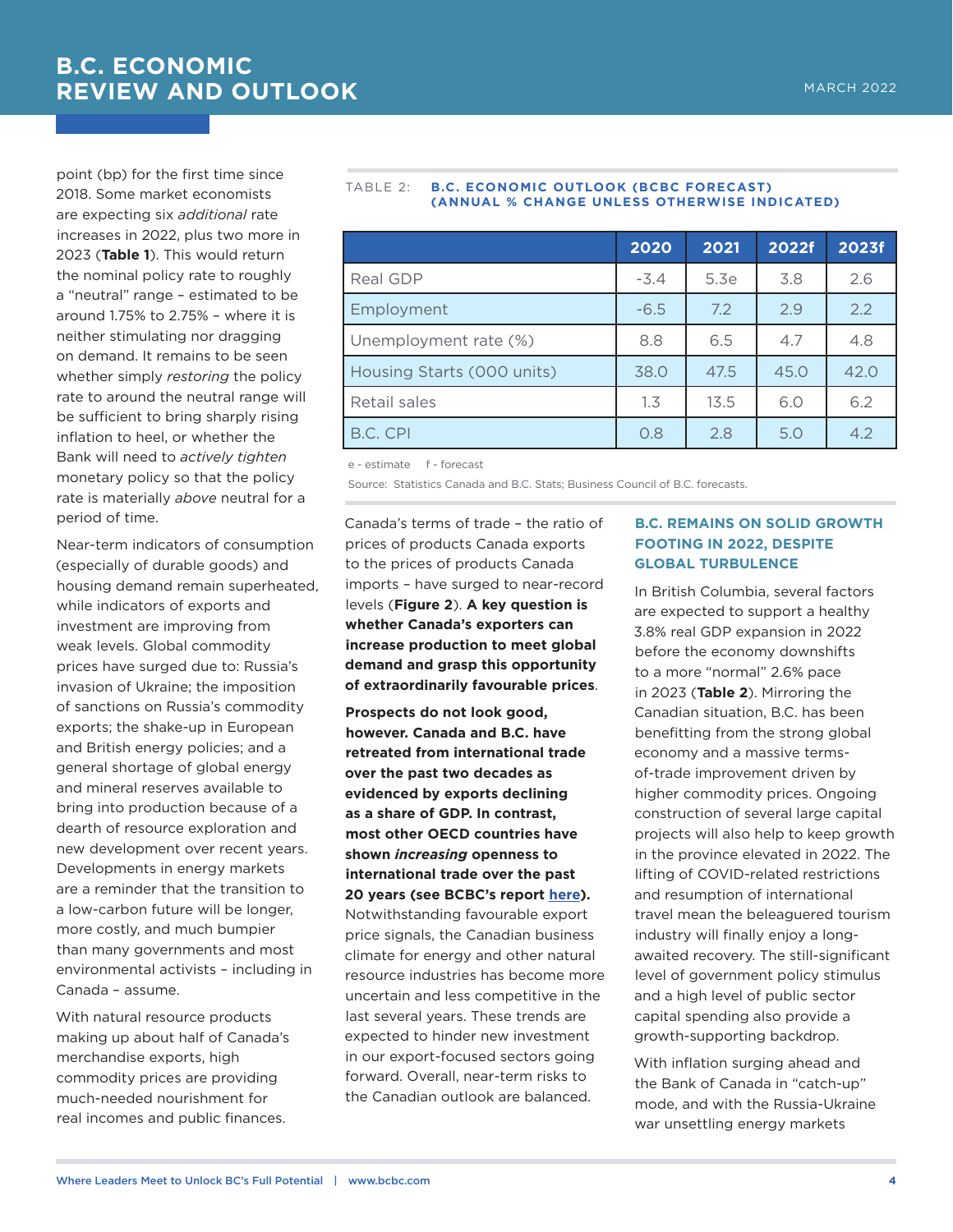MARCH 2022

and cutting into global growth, we have trimmed our 2022 outlook for the provincial economy. For now, we have shaved two-tenths of a percentage point off our earlier forecast of 4% GDP growth in 2022. For 2023 we have not made any revisions.

#### **EXPORT BOOM FOR B.C.**

Last year, provincial exports surged to a record ~\$54 billion, crushing the previous high mark of \$46 billion several years back. Much of the growth flowed directly from high commodity prices, especially for energy and lumber but also extending to minerals/metals and pulp (**Figure 3**). Lumber prices have retreated from stratospheric levels seen in 2022, however, which has recently reduced provincial export revenues. This shift is one of reasons we have adjusted down our 2022 growth outlook.

The revival in international tourism is expected to provide a welcome economic boost this year. The cruise ship sector is expecting a record year in 2022 with more than 300 sailings scheduled to arrive at Canada Place in the Port of Vancouver this season. There are also 350 ships scheduled for the Victoria Cruise Terminal over the seven-month season. The upturn in air travel also points to a robust rebound. After climbing steadily through the year, YVR handled 220,000 international travellers in December 2021. While this is just one-third the number in December 2019, it is instructive to compare this recent figure to the 50,000 passengers that YVR processed in December 2020, when more pervasive travel restrictions were in place.

# **NON-RESIDENTIAL INVESTMENT AND CONSTRUCTION SPENDING CONTINUE TO UNDERPIN GROWTH**

The ongoing construction of LNG Canada's Kitimat facility, the associated pipelines, Site C and the twinning of the Transmountain Pipeline all continue to make large contributions to provincial growth, as they have done in recent years (see [here\)](https://bcbc.com/reports-and-research/business-alert-three-cheers-for-b-c-s-large-capital-projects).

Total capital spending in the province is slated to climb to a record \$48.7 billion this year, a further 7% increase over 2021's record level (**Figure 4**), according to Statistics Canada's most recent investment intentions survey.<sup>1</sup> Public sector investment in schools and hospitals is also elevated. In the private sector more generally, there are signs B.C. businesses are stepping up capital plans albeit from weak levels. Absent the handful of very large capital projects, we estimate capital investment in B.C. would be closer to \$37 billion. The sheer size of these projects means that as they wind down in 2024- 25, tens of billions of dollars of construction spending will no longer be occurring – putting a significant drag on growth and jobs in the second half of the decade.

### **CONSUMER AND HOUSEHOLD SPENDING RISE AS RESTRICTIONS ARE LIFTED**

The full reopening of the B.C. economy means spending patterns should continue to "normalize". We expect consumer spending on previously constrained or unavailable services and entertainment to climb sharply and boost domestic economic activity. Retailers should enjoy decent gains in sales, but

inflation and surging energy prices will bite into household budgets and weigh heavily on growth in retail spending measured in inflationadjusted dollars.

Fuelled by record low interest rates, home resales in B.C. (i.e. turnover of *existing* dwellings) soared to a record high of 115,000 units last year, an increase of 60% over 2021's already heady sales level. Rising interest rates will soon start to weight on resale market turnover and established house price growth. Meanwhile, in the new home market, century-high levels of temporary and permanent international immigration will continue to support demand for new home building activity. Housing starts in B.C. jumped to a new high of 47,000 units in 2021, a one-third increase over 2020. In summary, the resale market will start to cool as interest rates normalize; but record federal immigration targets will keep "stoking the fires" for new home construction.

## **UNEMPLOYMENT FALLS TO NEAR RECORD LOWS, EMPLOYERS FACE HIRING CHALLENGES**

.

Two years after the economy was shuttered, total employment in the province has mostly recovered. The top-line number, however, masks quite different profiles across industries. The number of public sector employees (found in public administration, health care and extent education) is up sharply. But in the private sector only a few industries – notably professional services, manufacturing, and the resource sector – have seen employment fully recover and grow. Employment in many industries, especially food services and accommodation,

The survey was completed last fall so the forecast may be somewhat dated given the rapidly shifting global geopolitical backdrop and the Bank of Canada's determination to scale back monetary policy stimulus.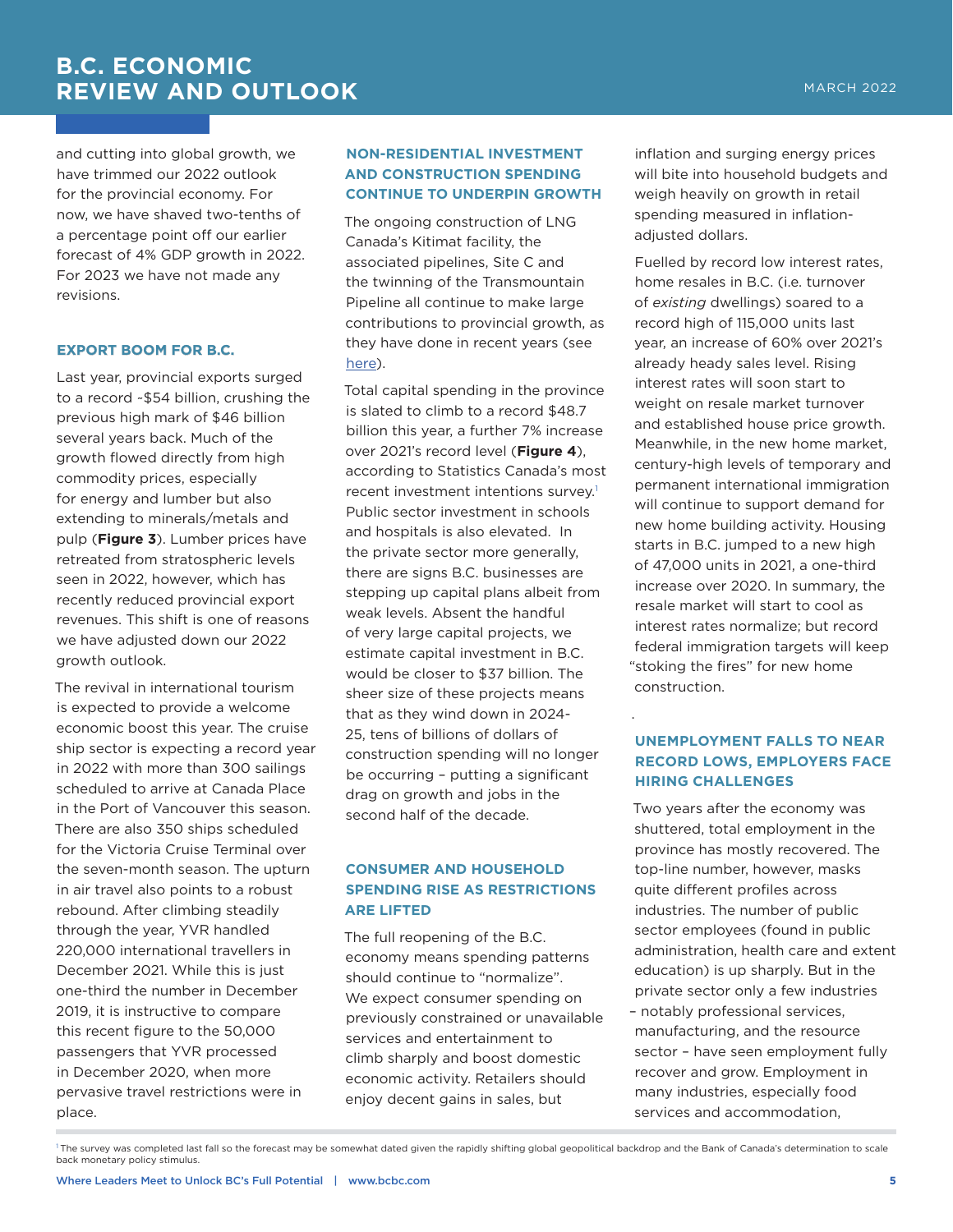# **B.C. ECONOMIC REVIEW AND OUTLOOK**



#### FIGURE 3: **EXPORTS TO U.S. BOOSTED BY FOREST PRODUCTS**

#### FIGURE 4: **B.C. CAPITAL INVESTMENT AT RECORD HIGHS**



B.C. non-residential capital expenditures, all industries, billions \$

Source: Statistics Canada, Table: 34-10-0035-01. The statistics Canada, Table: 34-10-0035-01.